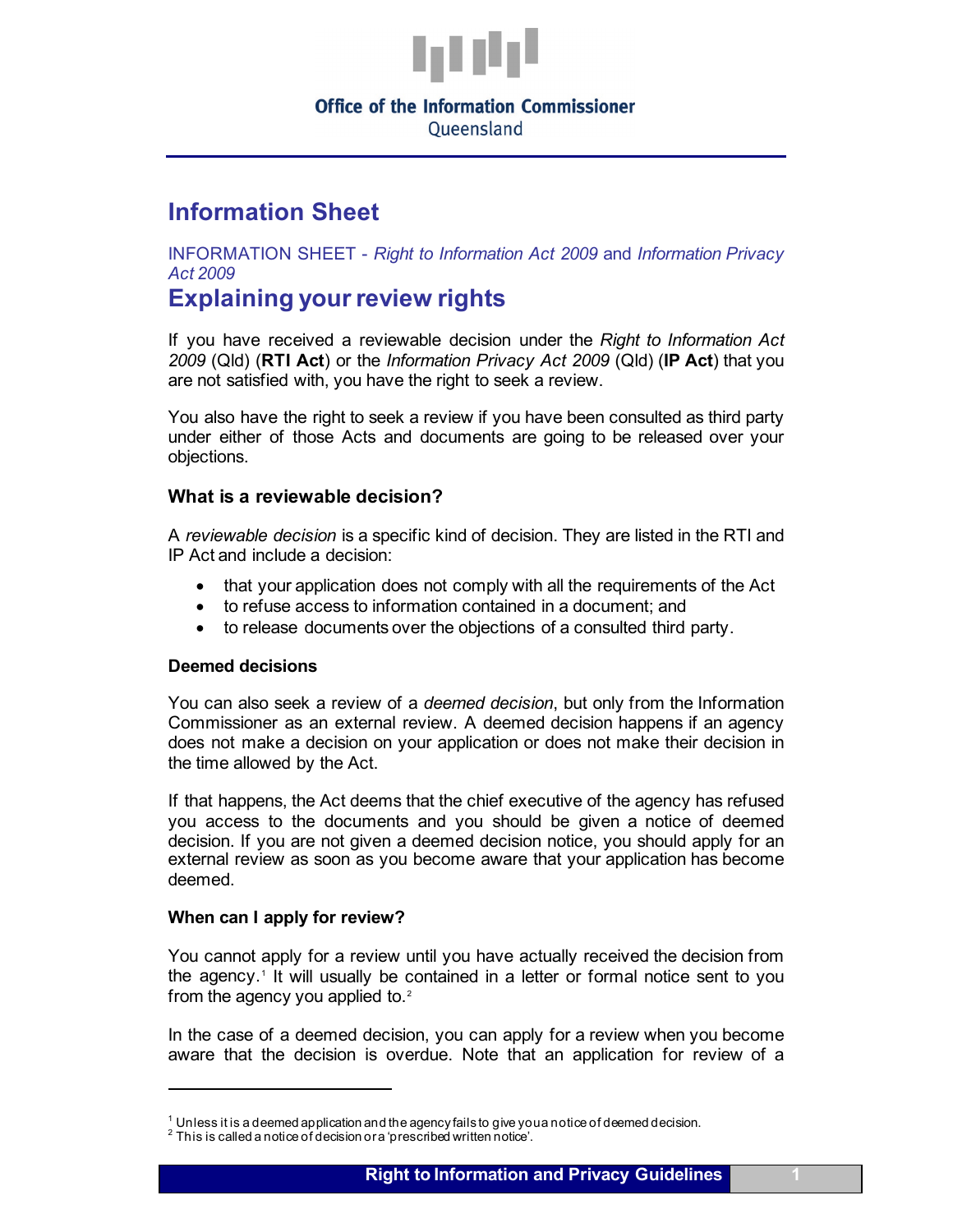

# **Office of the Information Commissioner** Oueensland

deemed decision can only be made to the Office of the Information Commissioner (**OIC**).

**Limits of a review**

A review will only deal with the documents covered by your initial application. You cannot ask for more documents, or for different documents, as part of a review.

## **Internal Review or External Review?**

Apart from deemed decisions, which can only be dealt with by the Information Commissioner on external review, you have two choices: internal review or external review.

If you choose an internal review and are not satisfied with the result, you will be able have an external review of the internal review decision. However, if you choose external review first, you will not be able to have an internal review of the external review decision.

#### **Internal review**

An internal review will be conducted by a different officer of the agency who is at least as senior as the original decision maker. The internal review officer is required to consider your application and relevant documents and make a new decision as if the reviewable decision had not been made.

There is no fee for internal review applications.

## **How do I apply for an internal review?**

An application for internal review must:

- be in writing
- provide an address where correspondence can be sent (this can be an email or a postal address)
- be made **within 20 business days** from the date stated on the decision notice, not from when you receive the notice (unless the agency allows further time); and
- be lodged at the office of the agency. If you are unsure where to submit your internal review application, contact the relevant agency that made the decision.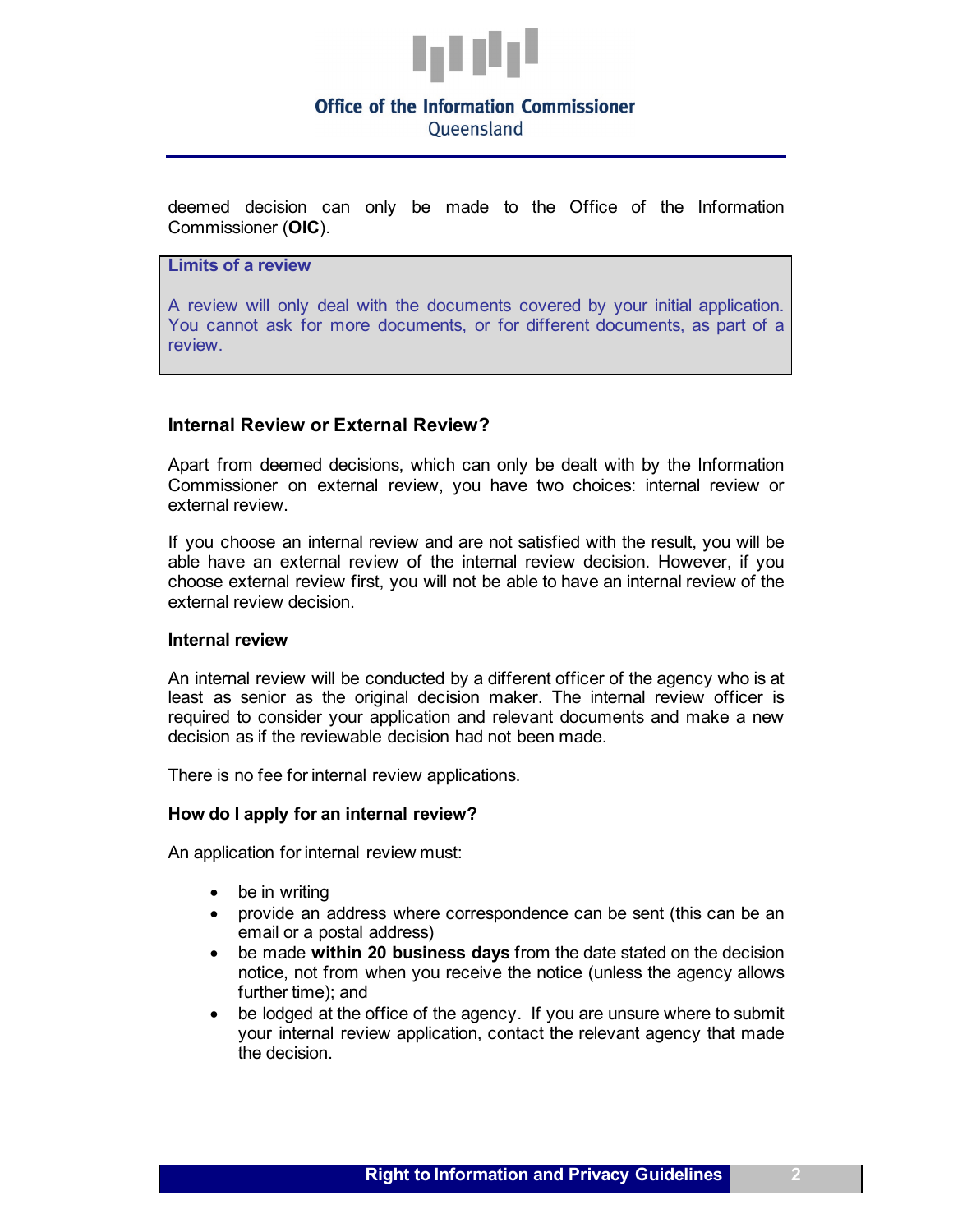

# **Office of the Information Commissioner**

Oueensland

### **How long does an internal review take?**

An agency has 20 business days to give you written notice of the internal review decision.

If the internal review decision maker does not give you a decision in time, they will be taken to have upheld the original decision and you can apply to the OIC for an external review.

## **What are the advantages of an internal review?**

There can be advantages to having the decision internally reviewed by the agency before, or instead of, proceeding to external review.

Seeking an internal review will mean you have two opportunities for review, as you can seek an external review if the internal review does not resolve your concerns, and internal review's 20 business days will generally be shorter than an external review.

As part of your internal review, you can submit new arguments and evidence for consideration by the agency which may assist them to further consider other relevant public interest factors in determining what information can be released.

## **External review**

You can apply to have a reviewable decision externally reviewed by the Information Commissioner if you:

- have received a healthcare decision
- have had a deemed decision on your application
- are not satisfied with the first reviewable decision made by an agency; or
- applied for internal review and are not satisfied with that decision.

An external review reconsiders all aspects of the reviewable decision, including questions of law and questions of fact, and during the review you will have a chance to make submissions. For more information refer to *[What to expect at](https://www.oic.qld.gov.au/guidelines/for-community-members/information-sheets-access-and-amendment/what-to-expect-at-external-review)  [external review](https://www.oic.qld.gov.au/guidelines/for-community-members/information-sheets-access-and-amendment/what-to-expect-at-external-review)*.

## **How do I apply for an external review?**

Applications for external review must be made **within 20 business days** from the date on your decision notice. This includes written notice of a deemed decision.

To apply for an external review you need to apply in writing, including:

- your name
- address and contact details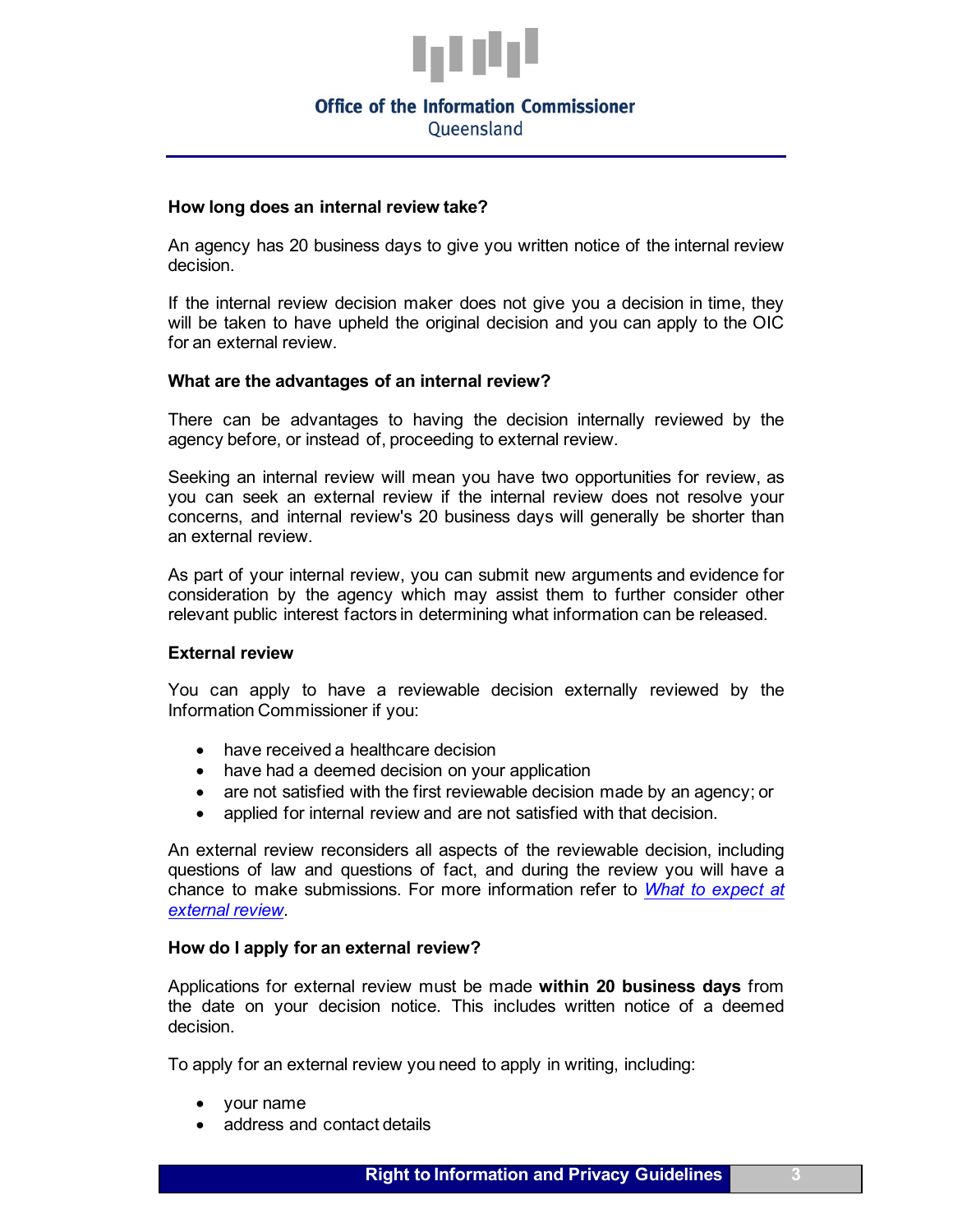

# **Office of the Information Commissioner**

Oueensland

• details of the decision for review, including the date of the decision and the name of the agency you applied to.

Your application can be lodged using the [external review application form](https://www.oic.qld.gov.au/about/right-to-information/apply-for-external-review-of-an-access-or-amendment-decision)<sup>[3](#page-3-0)</sup> available on the OIC website or:

- by post: PO Box 10143, Adelaide Street, Brisbane, Qld, 4000
- by email: [administration@oic.qld.gov.au](mailto:administration@oic.qld.gov.au)
- in person: Level 7, 133 Mary St, Brisbane

There is no fee for making an external review application.

The following information is not required as part of your application, but it may assist with the early assessment and processing of your application:

- reasons why you want an external review
- copies of your decision notice or notices
- any other documents or information which supports your application.

## **Can I make a late application for review?**

The time set out in the Act to apply for a review is 20 business days from the date of the decision notice. If you are late submitting your application for review the Information Commissioner, or the agency if you are applying for an internal review, has a discretion to accept it.

If you apply for external review outside the time set out in the Act, when deciding whether to exercise the discretion to accept it the Commissioner will consider:

- how long the delay been and what caused it
- what the 'the balance of fairness' requires, ie what prejudice would be caused to the applicant if the application was refused and to the agency or third parties if it was accepted; and
- the application's merit—how likely is it that the application would succeed if it was accepted, ie does it raise genuine issues and disclose a reasonably arguable case with reasonable prospects of success.

# **How long does an external review take?**

The time taken by the OIC to complete an external review varies depending on the circumstances, such as complex issues, large numbers of documents, unexpected delay from the agency involved or providing procedural fairness to all review participants. The OIC will work with all participants to encourage

<span id="page-3-0"></span><sup>3</sup> https://www.oic.qld.gov.au/about/right-to-information/apply-for-external-review-of-an-access-or-amendmentdecision